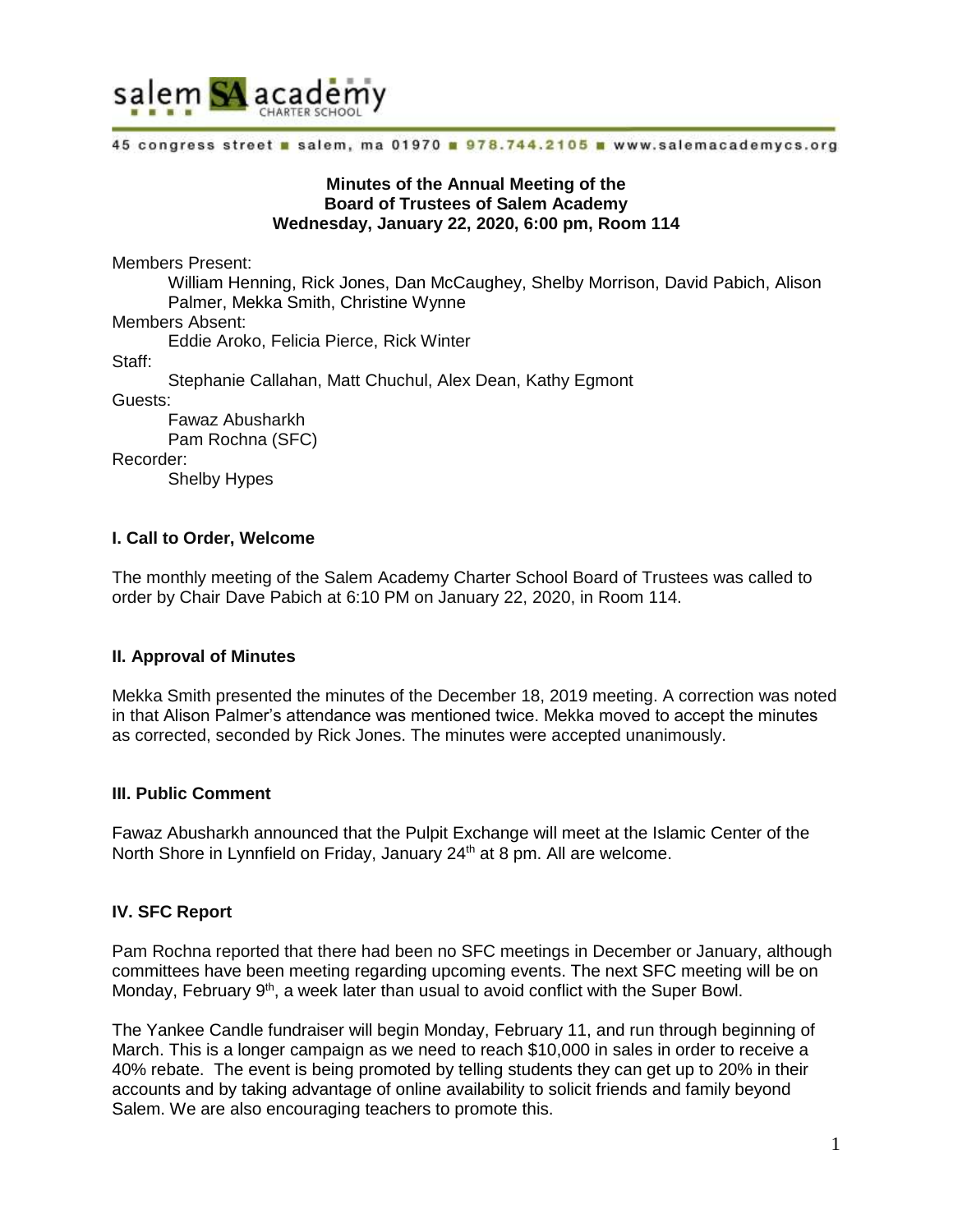Timing for the Rachel Hunt Scholarship has changed; we will be sending information out to students soon, although the award will still be presented in the spring. **V. Committee Reports**

### **A. Governance**

Rick Jones reported that Peter Copelas has encountered conflicts that make him unable to join the Board at this time. He will, however, continue to serve as a volunteer member of the Finance Committee. Since we had voted on Peter's membership, we will vote to accept his resignation. Bill Henning moved to accept the resignation, seconded by Christine Wynne. The motion passed unanimously.

# **B. Development**

This discussion focused on the March 20<sup>th</sup> REACH for College Gala. Christine Wynne reported that sponsorship packages are going to last year's donors. A few have already signed up, although we are still hoping to obtain one or two \$4000 (Head of School) sponsors. Invitations are going to print, and Christine requested that everyone submit names. The gala will be promoted by e-blast to all parents, faculty and donors, followed by printed invitations. Board members may also have printed invitations to give to prospective attendees.

The fee is \$75, prorated to \$50 for parents and \$25 for alumni/ae and parents. An anonymous donor will pay for faculty. A portion of the ticket fee covers the event cost, the remainder goes to the annual campaign.

Christine said we are hoping to honor some of the organizations that have supported our service learning program over the year. Bringing in more community organization, public officials and the public at large is a goal. Christine requested the help of the Advocacy Committee in inviting public officials.

Our annual campaign is progressing well. We have received \$4,000 against our second \$5,000 matching gift, and there is a third anonymous matching gift of \$5,000 ahead. Beginning our campaign earlier is working in our favor; we are optimistic about reaching our \$60,000 by June 30.

Alison Palmer and Eddie Aroko will be using Facebook and conducting a texting campaign to encourage alumni/ae to send in a \$10 donation.

Last, Mikki Wilson has joined the Development Committee. Her marketing and event experience will be welcomed.

# **VI. Head of School Report**

Matt Chuchul presented the results of the ANet tests, which are given to  $6<sup>th</sup>$ ,  $7<sup>th</sup>$ , and  $8<sup>th</sup>$  graders. These tests help to identify learning gaps, especially with new students and specific cohorts, indicate progress year over year, and (by averaging results) provide a general predictor of MCAS performance. Building in time for extra remediation and early intervention this year (Read 180, tutoring, Learning Center, etc.) produced a significant change between early October and late November. We are particularly pleased with  $8<sup>th</sup>$  grade math results, the strongest in five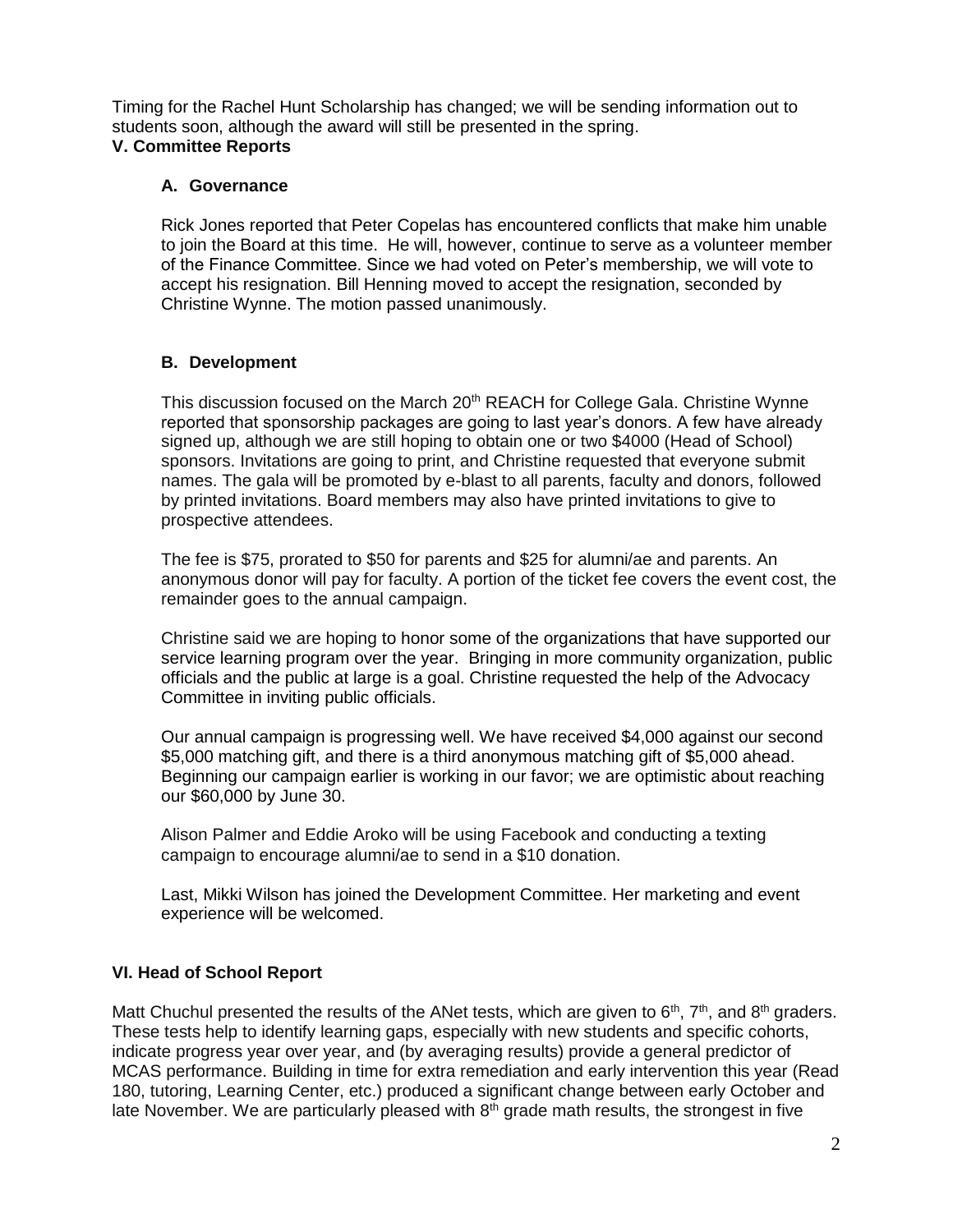years, as this group struggled as  $7<sup>th</sup>$  graders. Overall, the results are a testament to the work of the entire team, especially  $6<sup>th</sup>$  and  $7<sup>th</sup>$  grade teams.

Mr. Chuchul also noted that the Civics class has become actively involved in the upcoming elections, looking up poll numbers, talking about candidates, and doing research.

In terms of staffing, Stephanie Callahan reported that our AP Biology and Environmental Science teacher resigned to take a position in a public high school closer to home. Several very qualified candidates are being interviewed to replace him and, in the meantime, reducing team leaders workload from four to three classes has enabled Cami Hennekens to temporarily take on AP Bio. Similarly, Ana Brea will cover for a staff member on medical leave.

The mid-year staff survey provides a three-year comparison of how we are doing in terms of staff morale and satisfaction. This year's results are similar to those of last year, according to Ms. Callahan. She noted responses to three questions in particular, one regarding whether they have recently received positive feedback, one asking if they feel they are heard and their opinions valued, and one designed to ascertain if their sense of collegiality. Overall, faculty responded favorably to these and other questions. This is important; we work hard to recognize and praise our teachers' efforts, and we want to promote a culture of respect in which staff feel comfortable, valued and among friends. In February we will begin querying staff on whether they are likely to return for the 2020-2021 school year.

Ms. Callahan concluded her report by referencing both recent and upcoming events, such as Salem Academy's capstone nights and the winter concert, which packed the Albright Center. Our first MIAA basketball game was against Salem High School. Although SACS lost, spirits remained high among both the 500 supporters and our players. Our next game will be at Salem High School on January 31<sup>st</sup>. February will bring more athletic events, two more plays and a musical.

Alison Palmer asked for more information about MIAA; one of the big benefits to joining MIAA is that individual athletes are now able to participate in sports such as swimming and wrestling.

#### **VII. Finance Report**

The Finance Report, presented by Shelby Morrison, began with a quick look at our December financials. The most significant update was that we received considerably less in state funding in December than in previous months. Although the state dictates the foundation formula for school districts, the above foundation rate is created by local spending. It appears that Salem's above foundation spending has leveled off to much less than anticipated, significantly impacting our revenue, at a number which is \$350,000 less than projections. Kathy Egmont will seek clarification on this trend from Mayor Driscoll, Senator Lovely and Rep. Tucker.

The main take-away from this discussion is that we face the prospect of reduced funding; accordingly, we need to be super vigilant about spending and super aggressive in meeting our annual campaign goal. We expect to break even for the current fiscal year and are managing the cash flow.

Kathy Egmont then reviewed the tuition formula and process by which charter schools receive state funding. She also reviewed the City of Salem's above-foundation rate history. This is relevant as the tuition formula is a calculation of the foundation rate in the sending district, plus the percentage above the foundation rate spent by the district applied to the foundation rate of the charter school. In short, the higher Salem's above-foundation rate, the higher the revenues